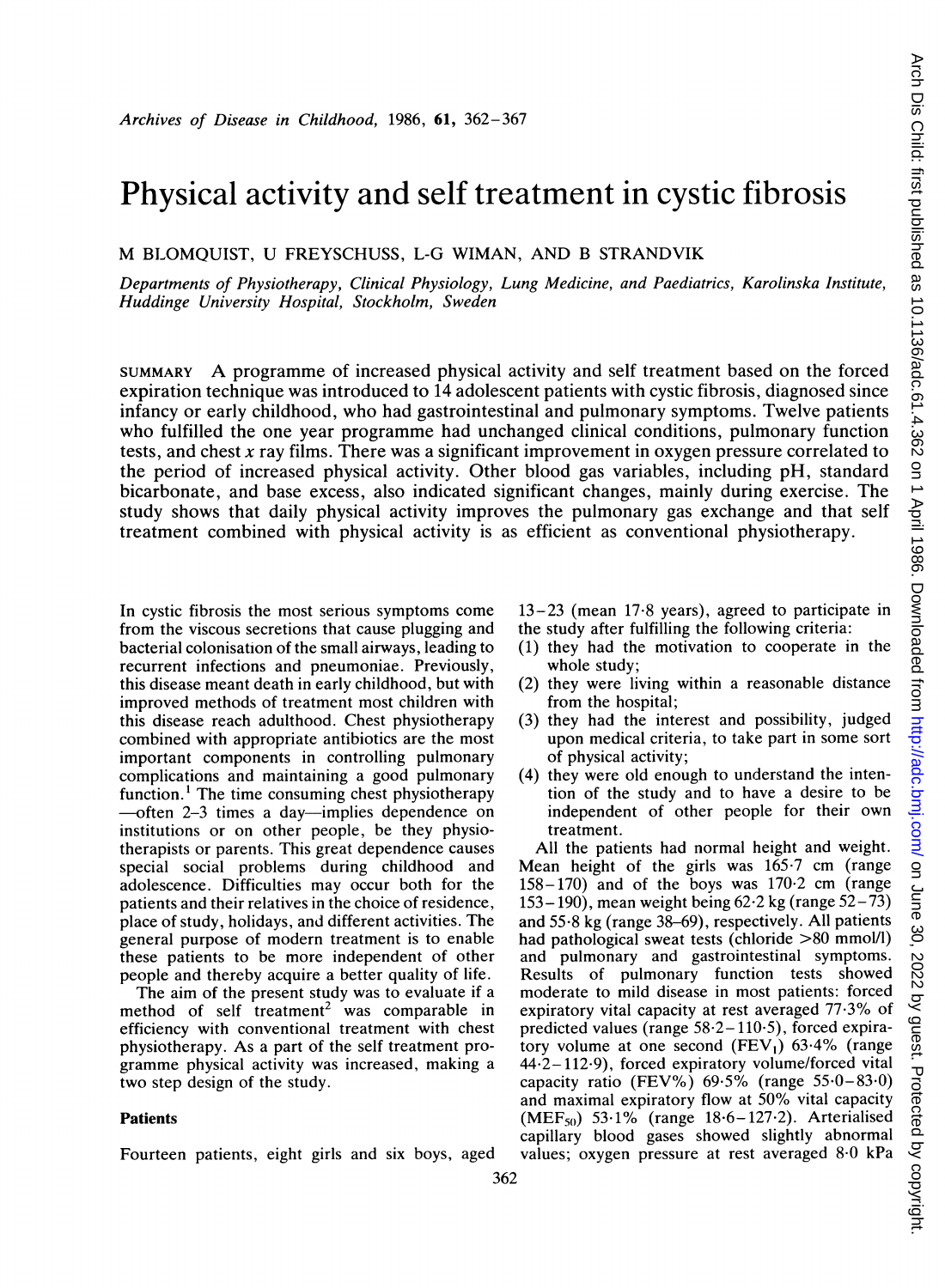(range 7-0-9-0), carbon dioxide pressure 5.1 kPa (range 4-5-5-9), pH 7-4 (range 7-4-7-5), standard bicarbonate 24 $\cdot$ 4 mmol/l (mEq/l) (range  $20 \cdot 0 - 27 \cdot 0$ ), and base excess  $-0.2$  mmol/l (mEq/l) (range  $-6-+3$ ). All except three were chronically colonised with Pseudomonas aeruginosa; six had Staphylococcus aureus as well. Three patients had only Staphylococcus aureus in their sputum. All had been diagnosed in childhood and had been seen at monthly check ups and treated for years in the conventional manner, including pancreatic enzyme supplementation, fat soluble vitamins, oral mucolytics, and inhalation therapy. These treatments were unchanged during the study. All patients had had conventional physiotherapy, including postural drainage, percussion, and compression prescribed once or twice a day for years. Six patients had regularly taken part in the organised school sports, while six, who worked full time, exercised more occasionally. The study was approved by the ethical committee of the Karolinska Institute.

### Experimental design and methods

The study was divided into two parts, each planned for a period of six months.

Phase A. This included treatment with conventional chest physiotherapy—postural drainage, percussion, and compression---performed by the patient's physiotherapist or parent, or both, in combination with increased physical activity adjusted to personal interest and capacity, such as jogging, horse riding, dancing, gymnastics, judo, bowling, motor cross, and racket sports. In addition, all the participants were asked to skip rope immediately before the chest physiotherapy treatment. The physical activity was prescribed twice a day for a minimum of 15 minutes each time and until the pulse reached at least 75% of that obtained during maximum working capacity. The patient was instructed to count the pulse rate after the training sessions.

Phase B. In this phase the patients were adjusted to self treatment with the physical activity continuing as in phase A. The self treatment included a slightly modified 'huffing' technique or forced expiration technique2 as well as self percussion, self compression, and postural drainage.

To produce a huff, the patients were instructed to take a small breath and then with open mouth forcefully squeeze air out of the lungs. The abdominal muscles contracted firmly during the huff. The huff had to be long enough to move secretions upwards. If a patient found huffing difficult, he learned to huff by blowing through a tube.<sup>3</sup> The forced expiration technique meant that the patient in all positions started with relaxed controlled breathing, followed by three or four deep breaths combined with chest percussion, and continued thereafter with a pause for relaxed controlled breathing, followed by one or two effective huffs combined with chest compression, and finishing with quiet breathing. When the secretions reached the upper airways a deep breath was followed by a huff or cough to clear the secretions. This cycle was repeated continuously until the relevant area of the lung had been drained as clear as possible.

The patients received forms to register the daily physical activity during phases A and B. The forms were exchanged at the monthly clinical check ups, which included determination of clinical score according to Shwachmann<sup>4</sup> and height and weight measurements. Chest radiology, pulmonary function tests, $5$  and working capacity, including arterialised capillary blood gas analyses, were examined before the start of the study and after phases A and B. Results from spirometric investigations were related to normal values for age. $6\overline{-8}$  Blood gas analyses were performed with conventional electrode technics (ABL 2, Radiometer, Copenhagen). Regional lung function tested with  $133$ Xenon was evaluated by a score system (see below) based on deviations from the normal value (to be published). A figure of <sup>0</sup> was given for values within normal range; <sup>1</sup> for values within an interval of the same size on both sides of the normal range, and 2 for values within the next outer multiple of the range:

|                                         |       | $\frac{1}{2}$ normal $\left  - - - - \right $ |  |
|-----------------------------------------|-------|-----------------------------------------------|--|
|                                         | range |                                               |  |
| score 2 score 1 score 0 score 1 score 2 |       |                                               |  |

The score was based on the following variables: (1) time of elimination of injected isotope and (2) of inhaled isotope, (3) regional ventilation, (4) regional perfusion, and (5) ventilation:perfusion ratios.

After finishing the study the patients and the parents received a questionnaire about their subjective experiences of the changed treatment routine.

Statistical analysis was made by using Student's approximative paired <sup>t</sup> test.

#### Results

Twelve of the 14 participants completed the study. Two patients (both girls) could not hold to the strict programme for such <sup>a</sup> long time. Phase A lasted for a mean of six months (range five $-11$ ) and phase B for nine months (range five $-16$ ). The phases were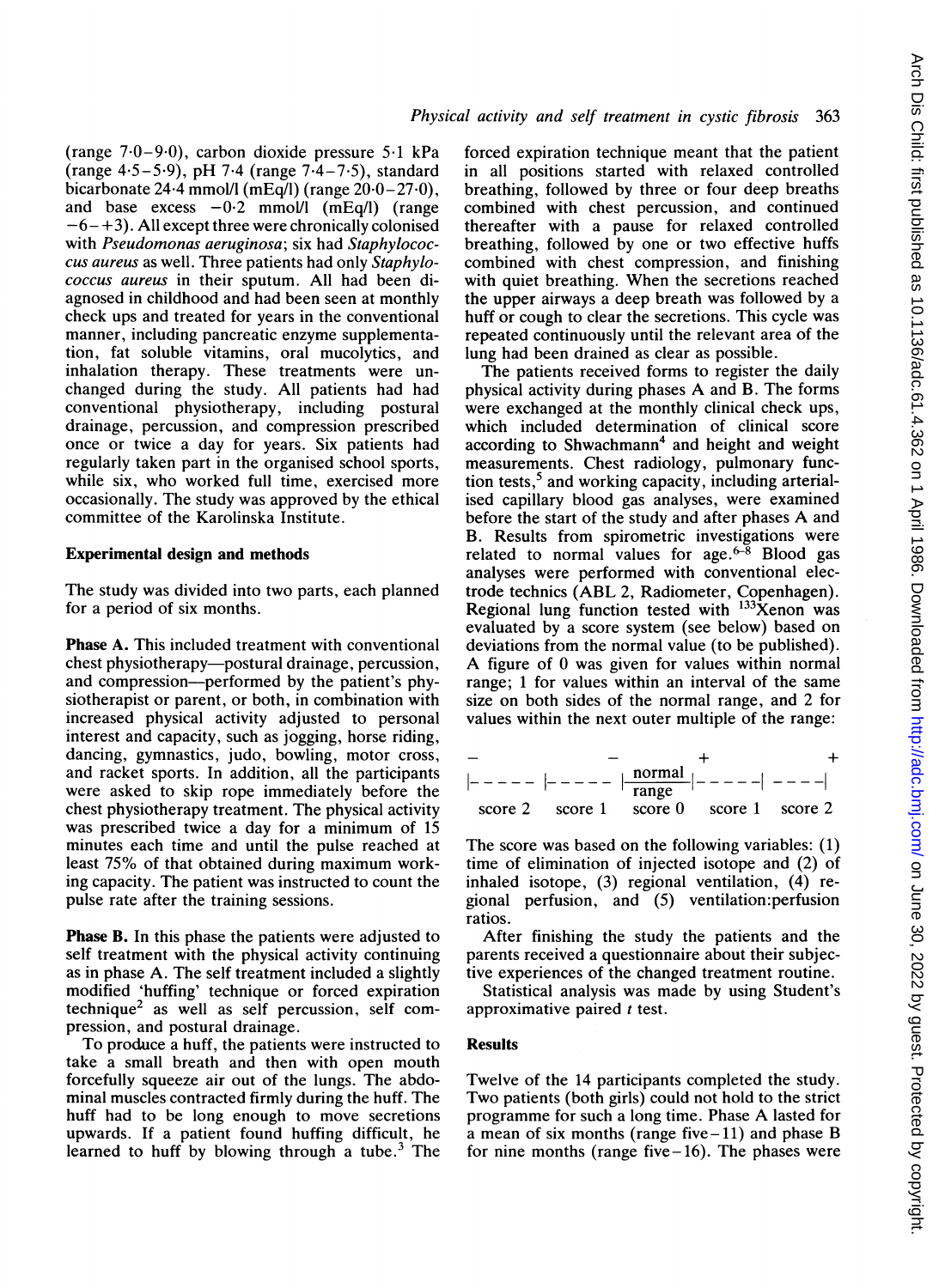prolonged in some cases due to admission to hospital, university studies, and travels, which made the participants unwilling to perform the investigations necessary to change the programme phases. The physical activity, which was planned to be constant during the two phases, increased during phase B subjectively in three patients and objectively in five. Mean value of the increase was 1.4 hours/week (range  $0.6-2.3$ ). Two patients decreased their activity during phase B. Only one patient did not carry out any kind of physical activity for more than <sup>15</sup> minutes daily. No participant completed the rope skipping. Eight patients experienced the self treatment method with physical activity as positive, while four were undecided. Six felt physically and mentally stronger with the changed treatment routine. After the study was finished none wanted to return to the previous type of treatment.

The questionnaires from the parents showed that seven had not treated their child at all during phase B, while five had continued the treatment but to a much lesser extent; one patient was treated regularly once a week for 30 minutes, one once or twice a day for 40 minutes, and three received treatment only occasionally (less than once a week). The reason why some patients continued to receive conventional physiotherapy was mainly psychological. They wanted the care and nearness of another person.

that the children could take responsibility for their own treatment. The economical benefit for the individual and for the society was impressive without the treatment being more time consuming for the patients. The mean value of treatment help during phase A was 2.6 hours/week (range  $1.0-5.0$ ) and during phase B was 0-5 hour/week (range  $0-3.0$ ). During phase B the mean value of self treatment was  $2-3$  hours/week (range  $0.25-7-0$ ). Some patients did not follow the prescriptions of physiotherapy before the study started, but these patients continued with less physiotherapy during the whole study, only changing the part requiring help by others.

All patients had normal height and weight for age and grew normally during the study. The mean clinical score according to Shwachmann was 82-0 (range 62-91) at the start and did not change significantly. The prevalence of infections was the same as that during the two preceding years. The  $x$ ray findings and the results of the lung function tests did not show any significant changes during the study. There was a tendency towards improvement of the forced expiratory vital capacity and forced expiratory volume at one second (Table 1). The regional lung function (Table 2) and working capacity showed no significant changes. The mean work load for girls at a heart rate of 170 beats/ minute was  $136.2$  W (range  $97-150$ ) or  $2.2$  W per kilo body weight (range  $1.7-2.5$ ) at the start of the

Nevertheless, nine parents expressed the opinion

Table <sup>1</sup> Changes of lung function variables in percentage of normal values (a) before work and (b) five minutes after work. Values are mean (SD)

|                                                   |            | From start to<br>end of phase A | From start to<br>end of phase B | From start of phase<br>A to end of phase B |
|---------------------------------------------------|------------|---------------------------------|---------------------------------|--------------------------------------------|
| Forced expiratory vital capacity*                 | (a)        | 6.6(14.4)                       | $-14(7-1)$                      | 5.2(14.6)                                  |
|                                                   | (b)        | 5.2(11.5)                       | $-1.8$ (6.6)                    | 3.4(11.9)                                  |
| Forced expiratory volume at one second*           | (a)        | $50(14-4)$                      | $-0.3(10.0)$                    | 4.7(14.0)                                  |
|                                                   | (b)        | 3.4(6.8)                        | $-0.5$ (10.7)                   | 2.9(11.1)                                  |
| Forced expiratory volume/forced<br>vital capacity | (a)<br>(b) | $-0.5(10.1)$<br>$-0.1$ (6.1)    | 1.0 (6.5)<br>$0.8$ (7.6)        | $0.5$ (4.8)<br>0.7<br>(6.5)                |
| Maximal expiratory flow at 50%                    | (a)        | 5.7(19.5)                       | 2.4(13.4)                       | 8.1(20.9)                                  |
| vital capacity*                                   | (b)        | 2.8(11.0)                       | $-0.2$ (19.5)                   | 2.6(16.1)                                  |

'Body temperature pressure saturation.

Table 2 Changes in regional lung function score. Values are mean (SD)

|            | From start to<br>end of phase A | From start to<br>end of phase B | From start of phase<br>A to end of phase B |
|------------|---------------------------------|---------------------------------|--------------------------------------------|
| Right apex | 0.7(2.1)                        | $-0.3(2.3)$                     | 0.3(1.6)                                   |
| Left apex  | $-0.8(2.6)$                     | 0.3(2.2)                        | $-0.5(2.0)$                                |
| Right base | $-1.3(2.3)$                     | 0.8(1.7)                        | $-0.4(3-1)$                                |
| Left base  | $-0.9(2.2)$                     | 0.3(1.7)                        | $-0.7(3.0)$                                |
| Total      | $-2.3(6.5)$                     | 1.0(6.1)                        | $-1.3(7.0)$                                |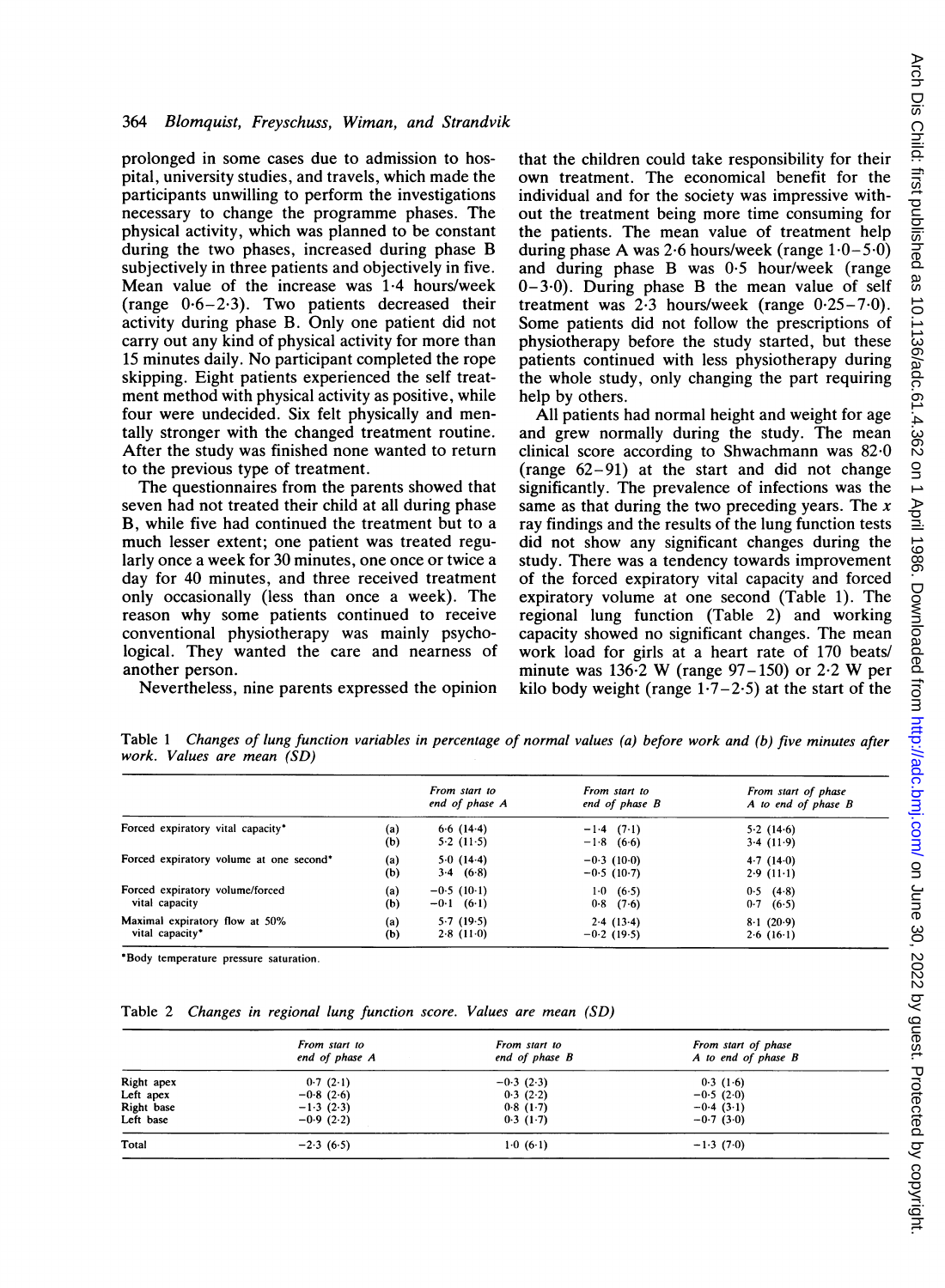|                                |            | From start to<br>end of phase A   | From start to<br>end of phase B | From start of phase<br>A to end of phase B |
|--------------------------------|------------|-----------------------------------|---------------------------------|--------------------------------------------|
|                                |            | Girls                             |                                 |                                            |
| Oxygen pressure (kPa)          | (a)        | $0.8$ $(1.0)$                     | $-0.7$ (1.4)                    | $0.1 \quad (0.8)$                          |
|                                | (b)        | $0.5$ $(0.7)$                     | $1.3$ $(1.7)$                   | $1.6$ $(1.4)$                              |
| Carbon dioxide pressure (kPa)  | (a)        | $0.2$ $(0.4)$                     | $-0.3$ (0.5)                    | $-0.0$ (0.4)                               |
|                                | (b)        | $0.3$ $(0.3)$                     | $-0.3$ (0.6)                    | $-0.1$ (0.4)                               |
| pH at work (units)             | (a)        | 0.00(0.05)                        | 0.01(0.04)                      | 0.01(0.02)                                 |
|                                | (b)        | $-0.01(0.04)$                     | $-0.02$ (0.03) <sup>*</sup>     | $-0.03$ $(0.04)^*$                         |
| Standard biocarbonate (mmol/l) | (a)        | $0.8$ $(3.1)$                     | $-0.3$ (2.8)                    | $0.5$ (1.4)                                |
|                                | (b)        | $0.3$ (1.4)                       | $-1.8$ $(2.3)^*$                | $-1.4$ $(2.1)^*$                           |
| Base excess (mmol/l)           | (a)        | $0.8$ $(3.4)$                     | $0.6$ $(3.3)$                   | 1.0(1.9)                                   |
|                                | (b)        | $0.7$ $(1.8)$                     | $-1.8$ (3.0)                    | $-0.8$ (1.7)                               |
|                                |            | <b>Boys</b>                       |                                 |                                            |
| Oxygen pressure (kPa)          | (a)<br>(b) | $0.8$ $(1.2)$<br>$0.5$ $(0.1)$ ** | $0.2$ $(1.8)$<br>$-0.1$ (0.9)   | $1.1 \quad (0.8)^*$<br>0.5<br>(0.9)        |
| Carbon dioxide pressure (kPa)  | (a)<br>(b) | 0.2<br>(0.4)<br>0.1<br>(0.3)      | $-0.3$ (0.4)<br>$-0.6$ (0.7)    | $-0.1$ (0.4)<br>$-0.6$ (0.6)               |
| pH at work (units)             | (a)        | $-0.01(0.03)$                     | $-0.02$ (0.03)                  | $-0.02$ (0.04)                             |
|                                | (b)        | 0.01(0.02)                        | $-0.01(0.04)$                   | $-0.02$ $(0.02)^{**}$                      |
| Standard biocarbonate (mmol/l) | (a)        | $-0.2$ (1.5)                      | $-2.0$ $(1.4)$ <sup>**</sup>    | $-2.0$ $(2.2)$ <sup>**</sup>               |
|                                | (b)        | $-0.2$ (1.1)                      | $-1.8$ (3.0)                    | $-2.0$ $(2.1)$ **                          |
| Base excess (mmol/l)           | (a)        | $0.2$ $(2.1)$                     | $2.2 \quad (5.3)$               | $1.8$ (5.0)                                |
|                                | (b)        | $-0.2$ (1.6)                      | $-2.5$ $(3.9)^*$                | $-2.8$ $(3.1)$ **                          |

Table <sup>3</sup> Absolute changes in blood gas data (a) at rest and (b) during maximal work. Values are mean (SD)

 $*p<0.05$ ;  $*p<0.01$ .

Conversion: SI to traditional units--Bicarbonate: 1 mmol/l=1 mEq/l; Base excess: 1 mmol/l=1 mEq/l.



Figure Absolute changes in arterialised capillary oxygen pressure (kPa) in 11 patients with cystic fibrosis (six girls and five boys), (a) at rest and (b) during maximal work.  $(- - - =$ mean values.) Investigations shown are before phase A (I), after phase A and before phase  $B$  (II), and after phase  $B$  (III).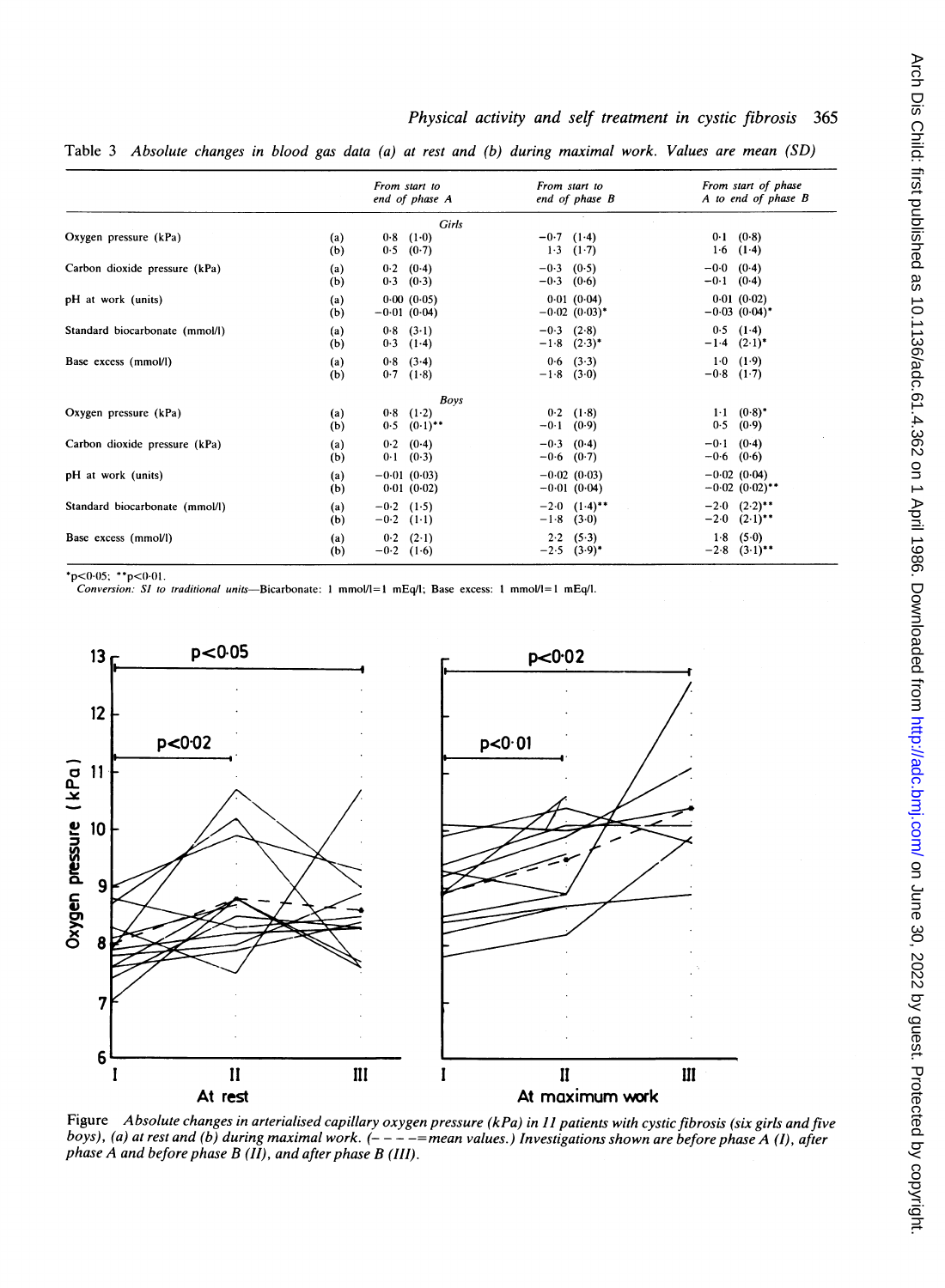study and  $142.0 \text{ W}$  (range  $110-172$ ) or  $2.3 \text{ W}$  per kilo body weight (range  $2.0-2.6$ ) at the end. The corresponding values for the boys were 146-0 W (range  $100 - 191$ ) and  $2.6$  W per kilo body weight (range  $1.9 - 3.5$ ) and  $142.8 \text{ W}$  (range 109–200) or  $2.4$ W per kilo body weight (range  $1.8-3.2$ ), respectively. Arterialised capillary blood gas analyses showed small changes between girls and boys (Table 3). There was a significant improvement in oxygen pressure at rest and at maximum work after phase A as well as throughout the whole study for the entire group ( $p < 0.05$  and  $p < 0.02$ , respectively) (Figure). There was a corresponding but not significant decrease in carbon dioxide pressure. Standard bicarbonate, pH, and base excess decreased significantly throughout the whole study for the entire group.

#### **Discussion**

Pryor et al used self treatment in the form of forced expiratory technique, 'huffing', combined with postural drainage, percussion, vibration, and chest compression—that is, similar to our method—and found it as effective as the same treatment when carried out by a physiotherapist.<sup>9</sup> Our results are similar, including that some of the parents were not able to abstain completely from helping their children.

It has also been reported that directed vigorous cough might be as effective as chest physiotherapy treatment in removing mucus from the lungs.<sup>10-11</sup> Another method for self treatment is 'autogenic drainage', which also have been reported to give good results.<sup>12</sup> Equipment for mechanical percussion, such as the Salford Percussor, has not been found to be more effective than manual percussion in combination with postural drainage.<sup>13</sup>

Studies have also been carried out showing that patients with cystic fibrosis can participate in organised, guided physical activity, including marathon running.<sup>14 15</sup> Zach *et al* reported in a short term study that regular physical exercise and sports could be a substitute for the inhalation and physiotherapy routine. '6 Due to the high intensity level of the programme it was impossible to fit it in to the daily life of the children, and after finishing the programme most of the variables returned to pretraining levels. The explanation of our better results compared with those in another recent study<sup>17</sup> could be due to the individually formed exercise programmes we used. Holzer et al used standardised programmes.<sup>17</sup> The standardised exercise of rope skipping we advised was not completed in any case.

In a long term study by Orenstein et al most of the patients with cystic fibrosis could exercise safely, and physical activity was as beneficial as the conventional chest physiotherapy treatment with postural drainage.<sup>18</sup> Our results support previous studies and show that most patients with cystic fibrosis can exercise safely.<sup>14 19 20</sup> No patient deteriorated and most patients tended to show an improvement in the results of their pulmonary tests, although significant changes were only noticed in oxygen pressure and some other blood gas analyses, indicating more efficient muscle work. The limitations of significant changes might partly be due to the small series of patients. The physical activity seems to be the most important part of the programme as most changes were noticed during phase A.

In other studies of physical activity the participants have been carefully guided, mostly in small groups. This study shows that patients with cystic fibrosis, after instructions on an outpatient basis, can use the self treatment method in combination with physical activity during their daily life and that this type of combined treatment gives as good a result as conventional physiotherapy treatment. For each individual patient the benefit of becoming independent must make self treatment preferable to conventional physiotherapy treatment.

We thank Mrs Irèn Ládànyi for technical help and Mrs Marianne Westrell for typing the manuscript. This work was funded by grants from Stockholm's Lans Landsting, the Swedish National Association against Heart and Chest Diseases, and the Royal Wedding Foundation.

#### References

- Hodson ME, Norman AP, Batten JC. Cystic fibrosis. London: Ballicre Tindall, 1983.
- <sup>2</sup> Gaskell DV, Webber BA. The Brompton Hospital guide to chest physiotherapy. 4th ed. London: Blackwell Scientific Publications, 1980:13-30.
- <sup>3</sup> Thompson B. Asthma and your child. 5th ed. New Zealand: Pegasus Press, 1978;18-9.
- Shwachmann H, Kulczycki L. Long-term study of one hundred and five patients with cystic fibrosis. Am <sup>J</sup> Dis Child 1958;96: 6-15.
- <sup>5</sup> Quanjer PH. Standardized lung function testing. Clin Resp Physiol, 1983;5:suppl 5.
- <sup>6</sup> Engstrom I, Karlberg P, Swarts CL. Relationships between mechanical properties of the lungs, lung volumes and ventilatory capacity in healthy children 7-15 years of age. Acta Paediatr Scand 1962;51:68-80.
- Fridriksson HV, Malmberg P, Hedenström H, Hillerdal G. Reference values for respiratory function tests in males: prediction formulas with tobacco smoking parameters. Clin Physiol 1981;1:349-64.
- <sup>8</sup> Hedenström H, Malmberg P, Hillerdal G. Reference values for respiratory function tests in females; prediction formulas with tobacco smoking parameters. Clin Resp Physiol. (In press.)
- <sup>9</sup> Pryor JA, Webber BA, Hodson ME, Batten JC. Evaluation of the forced expiration technique as an adjunct to postural drainage in treatment of cystic fibrosis. Br Med J 1979;ii:417-8.
- <sup>10</sup> Rossman CM, Waldes R, Sampson D, Newhouse MT. Effect of